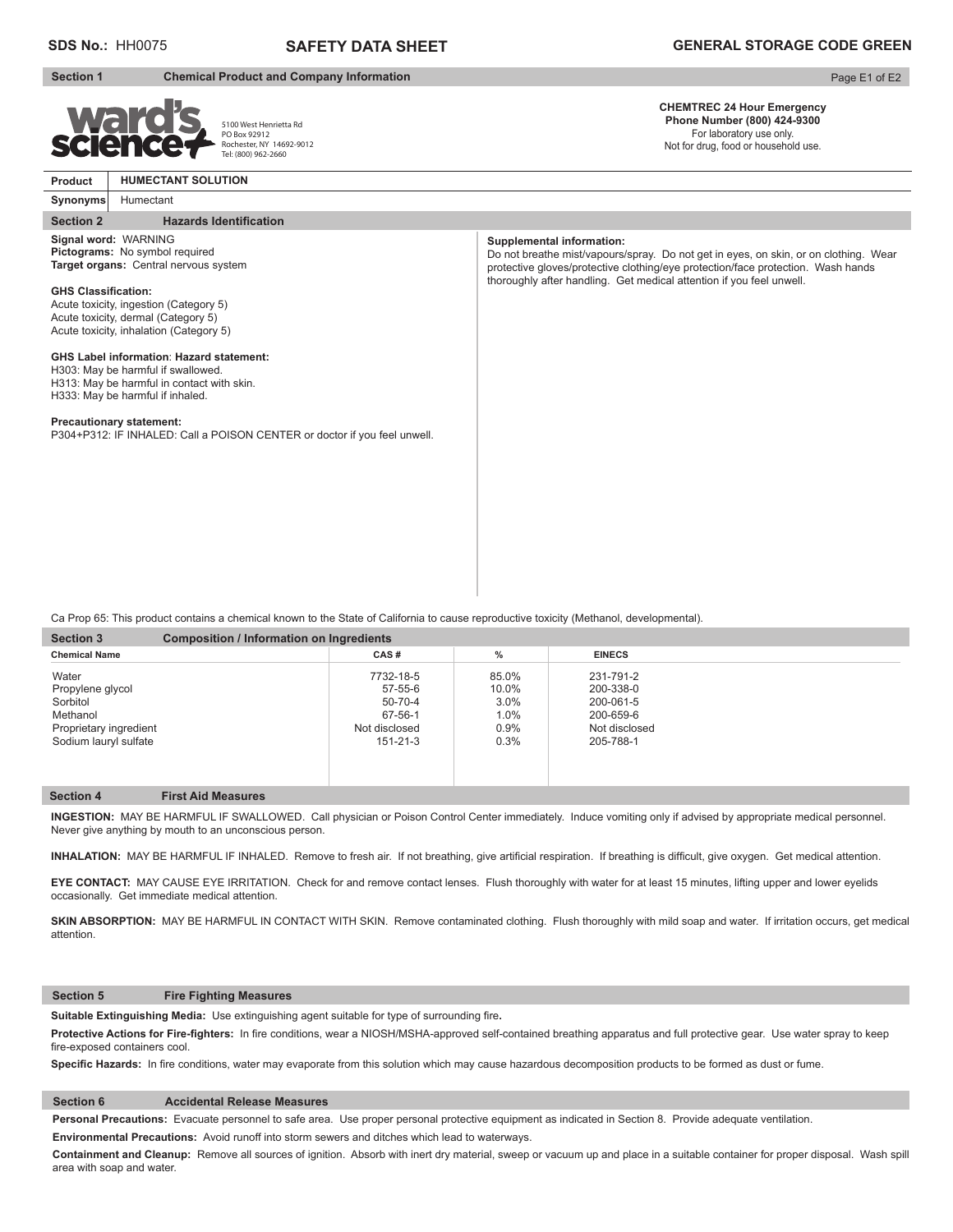# **Section 7 Handling & Storage**

**Precautions for Safe Handling:** Read label on container before using. Do not wear contact lenses when working with chemicals. Keep out of reach of children. Avoid contact with eyes, skin and clothing. Do not inhale vapors, spray or mist. Use with adequate ventilation. Avoid ingestion. Wash thoroughly after handling. Remove and wash clothing before reuse.

**Conditions for Safe Storage:** Store in a cool, well-ventilated area away from incompatible substances. Keep away from ignition sources.

| <b>Section 8</b>        | <b>Exposure Controls / Personal Protection</b> |                    |                   |                    |  |  |
|-------------------------|------------------------------------------------|--------------------|-------------------|--------------------|--|--|
| <b>Exposure Limits:</b> | <b>Chemical Name</b>                           | <b>ACGIH (TLV)</b> | <b>OSHA (PEL)</b> | <b>NIOSH (REL)</b> |  |  |
|                         | Humectant                                      | Not established    | Not established   | Not established    |  |  |

Engineering controls: Facilities storing or utilizing this material should be equipped with an eyewash facility and a safety shower and fire extinguishing material. Personnel should wear safety glasses, goggles, or faceshield, lab coat or apron, appropriate protective gloves. Use adequate ventilation to keep airborne concentrations low. Respiratory protection: None should be needed in normal laboratory handling at room temperatures. If misty conditions prevail, work in fume hood or wear a NIOSH/MSHA-

| approved respirator.                                                                                                                                                                                                          |                                                                                                                                                                                                                                                                                                                                                                                                                                                                                                                                                                                                                                                                                                                                                                                                                                                                                                                                                                                                                                                                                                                                                                                                                                                                                                                                                                                                                                                                                                                                                                                                                          |                                                                      |                                                                                                                                                                                                                                                                                                                          |                          |                  |                                                                                                                                                                                                      |                                               |
|-------------------------------------------------------------------------------------------------------------------------------------------------------------------------------------------------------------------------------|--------------------------------------------------------------------------------------------------------------------------------------------------------------------------------------------------------------------------------------------------------------------------------------------------------------------------------------------------------------------------------------------------------------------------------------------------------------------------------------------------------------------------------------------------------------------------------------------------------------------------------------------------------------------------------------------------------------------------------------------------------------------------------------------------------------------------------------------------------------------------------------------------------------------------------------------------------------------------------------------------------------------------------------------------------------------------------------------------------------------------------------------------------------------------------------------------------------------------------------------------------------------------------------------------------------------------------------------------------------------------------------------------------------------------------------------------------------------------------------------------------------------------------------------------------------------------------------------------------------------------|----------------------------------------------------------------------|--------------------------------------------------------------------------------------------------------------------------------------------------------------------------------------------------------------------------------------------------------------------------------------------------------------------------|--------------------------|------------------|------------------------------------------------------------------------------------------------------------------------------------------------------------------------------------------------------|-----------------------------------------------|
| <b>Section 9</b>                                                                                                                                                                                                              | <b>Physical &amp; Chemical Properties</b>                                                                                                                                                                                                                                                                                                                                                                                                                                                                                                                                                                                                                                                                                                                                                                                                                                                                                                                                                                                                                                                                                                                                                                                                                                                                                                                                                                                                                                                                                                                                                                                |                                                                      |                                                                                                                                                                                                                                                                                                                          |                          |                  |                                                                                                                                                                                                      |                                               |
| Appearance: Liquid. Colorless, oily<br>Odor: Slight alcoholic odor<br>Odor threshold: Data not available<br><b>pH:</b> Data not available<br>Boiling point: $>187^{\circ}$ C (368 $^{\circ}$ F)<br>Flash point: Not flammable | Melting / Freezing point: Data not available                                                                                                                                                                                                                                                                                                                                                                                                                                                                                                                                                                                                                                                                                                                                                                                                                                                                                                                                                                                                                                                                                                                                                                                                                                                                                                                                                                                                                                                                                                                                                                             |                                                                      | Evaporation rate (Ether = 1): $>1$<br>Flammability (solid/gas): Data not available<br>Explosion limits: Lower / Upper: Data not available<br>Vapor pressure (mm Hg): >0.08<br>Vapor density (Air = 1): $>2.62$<br>Relative density (Specific gravity): Approximately 1.0<br>Solubility(ies): Infinitely soluble in water |                          |                  | Partition coefficient: Data not available<br>Auto-ignition temperature: Data not available<br>Viscosity: Data not available<br><b>Molecular formula: Mixture</b><br><b>Molecular weight: Mixture</b> | Decomposition temperature: Data not available |
| <b>Section 10</b>                                                                                                                                                                                                             | <b>Stability &amp; Reactivity</b>                                                                                                                                                                                                                                                                                                                                                                                                                                                                                                                                                                                                                                                                                                                                                                                                                                                                                                                                                                                                                                                                                                                                                                                                                                                                                                                                                                                                                                                                                                                                                                                        |                                                                      |                                                                                                                                                                                                                                                                                                                          |                          |                  |                                                                                                                                                                                                      |                                               |
| <b>Chemical stability: Stable</b>                                                                                                                                                                                             |                                                                                                                                                                                                                                                                                                                                                                                                                                                                                                                                                                                                                                                                                                                                                                                                                                                                                                                                                                                                                                                                                                                                                                                                                                                                                                                                                                                                                                                                                                                                                                                                                          |                                                                      | Hazardous polymerization: Will not occur.                                                                                                                                                                                                                                                                                |                          |                  |                                                                                                                                                                                                      |                                               |
|                                                                                                                                                                                                                               | <b>Conditions to avoid:</b> Excessive temperatures which cause evaporation.                                                                                                                                                                                                                                                                                                                                                                                                                                                                                                                                                                                                                                                                                                                                                                                                                                                                                                                                                                                                                                                                                                                                                                                                                                                                                                                                                                                                                                                                                                                                              |                                                                      |                                                                                                                                                                                                                                                                                                                          |                          |                  |                                                                                                                                                                                                      |                                               |
|                                                                                                                                                                                                                               | Incompatible materials: Strong oxidizers.                                                                                                                                                                                                                                                                                                                                                                                                                                                                                                                                                                                                                                                                                                                                                                                                                                                                                                                                                                                                                                                                                                                                                                                                                                                                                                                                                                                                                                                                                                                                                                                |                                                                      |                                                                                                                                                                                                                                                                                                                          |                          |                  |                                                                                                                                                                                                      |                                               |
|                                                                                                                                                                                                                               | Hazardous decomposition products: Carbon oxides.                                                                                                                                                                                                                                                                                                                                                                                                                                                                                                                                                                                                                                                                                                                                                                                                                                                                                                                                                                                                                                                                                                                                                                                                                                                                                                                                                                                                                                                                                                                                                                         |                                                                      |                                                                                                                                                                                                                                                                                                                          |                          |                  |                                                                                                                                                                                                      |                                               |
| <b>Section 11</b>                                                                                                                                                                                                             | <b>Toxicological Information</b>                                                                                                                                                                                                                                                                                                                                                                                                                                                                                                                                                                                                                                                                                                                                                                                                                                                                                                                                                                                                                                                                                                                                                                                                                                                                                                                                                                                                                                                                                                                                                                                         |                                                                      |                                                                                                                                                                                                                                                                                                                          |                          |                  |                                                                                                                                                                                                      |                                               |
| Carcinogenity: Data not available<br>Aspiration hazard: Data not available<br><b>Potential health effects:</b><br>Inhalation: May be harmful if inhaled.<br>Ingestion: May be harmful if swallowed.                           | Acute toxicity: Propylene glycol: Oral-rat LD50: >10,400 mg/kg; Methanol: Oral-rat LD50: 5,628 mg/kg; Sodium lauryl sulfate: Oral-rat LD50: 1,288 mg/kg<br>Skin corrosion/irritation: Data not available<br>Serious eye damage/irritation: Data not available<br>Respiratory or skin sensitization: Data not available<br>Germ cell mutagenicity: Data not available<br>NTP: No component of this product present at levels greater than or equal to 0.1% is identified as a known or anticipated carcinogen by NTP.<br>IARC: No component of this product present at levels greater than or equal to 0.1% is identified as probable, possible or confirmed human carcinogen by IARC.<br>OSHA: No component of this product present at levels greater than or equal to 0.1% is identified as a carcinogen or potential carcinogen by OSHA.<br>Ca Prop 65: This product does not contain any chemicals known to the State of California to cause cancer or reproductive toxicity.<br>Reproductive toxicity: Data not available<br><b>STOT-single exposure:</b> Data not available<br><b>STOT-repeated exposure:</b> Data not available<br>Skin: May be harmful in contact with skin.<br>Eyes: Contact with eyes may cause irritation.<br>Signs and symptoms of exposure: To the best of our knowledge the chemical, physical and toxicological properties have not been thoroughly investigated. Specific data is<br>not available. Exercise appropriate procedures to minimize potential hazards.<br>Additional information: RTECS #: Propylene glycol: TY2000000; Methanol: PC1400000; Sodium lauryl sulfate: WT1050000 |                                                                      |                                                                                                                                                                                                                                                                                                                          |                          |                  |                                                                                                                                                                                                      |                                               |
| <b>Section 12</b>                                                                                                                                                                                                             | <b>Ecological Information</b>                                                                                                                                                                                                                                                                                                                                                                                                                                                                                                                                                                                                                                                                                                                                                                                                                                                                                                                                                                                                                                                                                                                                                                                                                                                                                                                                                                                                                                                                                                                                                                                            |                                                                      |                                                                                                                                                                                                                                                                                                                          |                          |                  |                                                                                                                                                                                                      |                                               |
| Toxicity to fish: No data available<br>Toxicity to algae: No data available<br>Mobility in soil: No data available                                                                                                            | Toxicity to daphnia and other aquatic invertebrates: No data available<br>Persistence and degradability: No data available<br><b>Other adverse effects:</b> Low toxicity: LC/EC/IC50: >100mg/L Material is expected to readily biodegrade.                                                                                                                                                                                                                                                                                                                                                                                                                                                                                                                                                                                                                                                                                                                                                                                                                                                                                                                                                                                                                                                                                                                                                                                                                                                                                                                                                                               |                                                                      | Bioaccumulative potential: No data available<br>PBT and vPvB assessment: No data available                                                                                                                                                                                                                               |                          |                  |                                                                                                                                                                                                      |                                               |
| <b>Section 13</b>                                                                                                                                                                                                             | <b>Disposal Considerations</b>                                                                                                                                                                                                                                                                                                                                                                                                                                                                                                                                                                                                                                                                                                                                                                                                                                                                                                                                                                                                                                                                                                                                                                                                                                                                                                                                                                                                                                                                                                                                                                                           |                                                                      |                                                                                                                                                                                                                                                                                                                          |                          |                  |                                                                                                                                                                                                      |                                               |
|                                                                                                                                                                                                                               | These disposal quidelines are intended for the disposal of catalog-size quantities only. Federal regulations may apply to empty container. State and/or local<br>regulations may be different. Dispose of in accordance with all local, state and federal regulations or contract with a licensed chemical disposal agency.                                                                                                                                                                                                                                                                                                                                                                                                                                                                                                                                                                                                                                                                                                                                                                                                                                                                                                                                                                                                                                                                                                                                                                                                                                                                                              |                                                                      |                                                                                                                                                                                                                                                                                                                          |                          |                  |                                                                                                                                                                                                      |                                               |
| <b>Section 14</b>                                                                                                                                                                                                             | Transport Information (US DOT / CANADA TDG)                                                                                                                                                                                                                                                                                                                                                                                                                                                                                                                                                                                                                                                                                                                                                                                                                                                                                                                                                                                                                                                                                                                                                                                                                                                                                                                                                                                                                                                                                                                                                                              |                                                                      |                                                                                                                                                                                                                                                                                                                          |                          |                  |                                                                                                                                                                                                      |                                               |
| <b>UN/NA number:</b> Not applicable<br>Hazard class: Not applicable<br><b>Exceptions:</b> Not applicable                                                                                                                      |                                                                                                                                                                                                                                                                                                                                                                                                                                                                                                                                                                                                                                                                                                                                                                                                                                                                                                                                                                                                                                                                                                                                                                                                                                                                                                                                                                                                                                                                                                                                                                                                                          | <b>Shipping name:</b> Not Regulated<br>Packing group: Not applicable | 2012 ERG Guide # Not applicable                                                                                                                                                                                                                                                                                          | Reportable Quantity: No  |                  |                                                                                                                                                                                                      | Marine pollutant: No                          |
| <b>Section 15</b>                                                                                                                                                                                                             | <b>Regulatory Information</b>                                                                                                                                                                                                                                                                                                                                                                                                                                                                                                                                                                                                                                                                                                                                                                                                                                                                                                                                                                                                                                                                                                                                                                                                                                                                                                                                                                                                                                                                                                                                                                                            |                                                                      |                                                                                                                                                                                                                                                                                                                          |                          |                  |                                                                                                                                                                                                      |                                               |
|                                                                                                                                                                                                                               | A chemical is considered to be listed if the CAS number for the anhydrous form is on the Inventory list.                                                                                                                                                                                                                                                                                                                                                                                                                                                                                                                                                                                                                                                                                                                                                                                                                                                                                                                                                                                                                                                                                                                                                                                                                                                                                                                                                                                                                                                                                                                 |                                                                      |                                                                                                                                                                                                                                                                                                                          |                          |                  |                                                                                                                                                                                                      |                                               |
| Component                                                                                                                                                                                                                     |                                                                                                                                                                                                                                                                                                                                                                                                                                                                                                                                                                                                                                                                                                                                                                                                                                                                                                                                                                                                                                                                                                                                                                                                                                                                                                                                                                                                                                                                                                                                                                                                                          | <b>TSCA</b>                                                          | <b>CERLCA (RQ)</b>                                                                                                                                                                                                                                                                                                       | <b>RCRA code</b>         | DSL              | <b>NDSL</b>                                                                                                                                                                                          | <b>WHMIS Classification</b>                   |
| Propylene glycol<br>Sorbitol                                                                                                                                                                                                  |                                                                                                                                                                                                                                                                                                                                                                                                                                                                                                                                                                                                                                                                                                                                                                                                                                                                                                                                                                                                                                                                                                                                                                                                                                                                                                                                                                                                                                                                                                                                                                                                                          | Listed<br>Listed                                                     | Not listed<br>Not listed                                                                                                                                                                                                                                                                                                 | Not listed<br>Not listed | Listed<br>Listed | Not listed<br>Not listed                                                                                                                                                                             | Uncontrolled product<br>Not listed            |
|                                                                                                                                                                                                                               |                                                                                                                                                                                                                                                                                                                                                                                                                                                                                                                                                                                                                                                                                                                                                                                                                                                                                                                                                                                                                                                                                                                                                                                                                                                                                                                                                                                                                                                                                                                                                                                                                          |                                                                      |                                                                                                                                                                                                                                                                                                                          |                          |                  |                                                                                                                                                                                                      |                                               |
| <b>Section 16</b>                                                                                                                                                                                                             | <b>Additional Information</b>                                                                                                                                                                                                                                                                                                                                                                                                                                                                                                                                                                                                                                                                                                                                                                                                                                                                                                                                                                                                                                                                                                                                                                                                                                                                                                                                                                                                                                                                                                                                                                                            |                                                                      |                                                                                                                                                                                                                                                                                                                          |                          |                  |                                                                                                                                                                                                      |                                               |

The information contained herein is furnished without warranty of any kind. Employers should use this information only as a supplement to other information gathered by them and must make independent determinations of suitability and completeness of information from all sources to assure proper use of these materials and the safety and health of employees. NTP: National Toxicology Program, IARC: International Agency for Research on Cancer, OSHA: Occupational Safety and Health Administration, STOT: Specific Target Organ Toxicity, SE: Single Exposure, RE: Repeated Exposure,<br>ERG: Emergency Response Guidebook.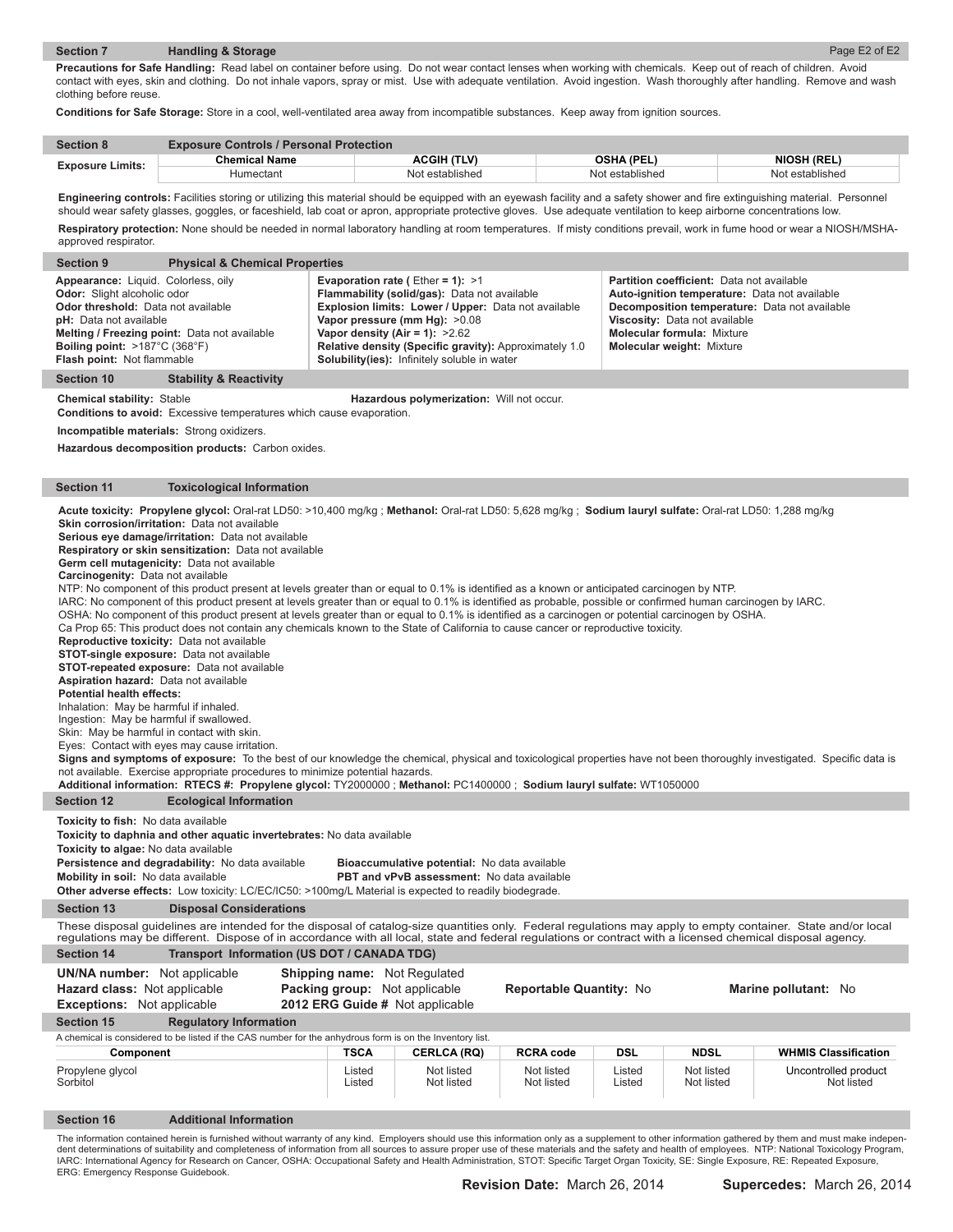# **SDS No.:** HH0075 **FICHE TECHNIQUE DE SÛRETÉ GÉNÉRAL CODE D'ENTREPOSAGE VERT**

## **Section 1 L'information de produit chimique et de compagnie**

## Page F1 of F2

**CHEMTREC 24 Numéros De Téléphone De Secours D'Heure (800) 424-9300** Pour l'usage de laboratoire seulement.

Pas pour l'usage de drogue, de nourriture ou de ménage.

5100 West Henrietta Rd PO Box 92912 Rochester, NY 14692-9012 Tel: (800) 962-2660 **Produit HUMECTANT SOLUTION**

### **Synonymes Section 2** Identification De Risques Humectant

# **Mention d'avertissement:** AVERTISSEMENT

**Pictogrammes:** Aucun symbole n'est demandé **Les organes cibles:** Le système nerveux central

### **Classification par le GHS:**

Acute toxicity, ingestion (Catégorie 5) Acute toxicity, dermal (Catégorie 5) Acute toxicity, inhalation (Catégorie 5)

## **Renseignements sur l'étiquette GHS: Mention de danger:**

H303: Peut être nocif en cas d'ingestion.

H313: Peut être nocif par contact cutané.

H333: Peut être nocif par inhalation.

# **Déclarations de précaution:**

P304+P312: EN CAS D'INHALATION: Appeler un CENTRE ANTIPOISON ou un médecin en cas de malaise.

#### **Informations supplementaires:**

Ne pas respirer les brouillards/vapeurs/aérosols. Ne pas mettre dans les yeux, la peau ou les vêtements. Porter des gants de protection / des vêtements de protection / protection des yeux / du visage. Se laver les mains après avoir manipulé. Consulter un médecin en cas de malaise.

California Proposition 65: Ce produit contient un produit chimique connu dans l'état de Californie pour provoquer une toxicité sur la reproduction (Méthanol, développement).

| Nommé Chimique           | # CAS          | $\%$  | <b>EINECS</b>  |  |
|--------------------------|----------------|-------|----------------|--|
| L'eau                    | 7732-18-5      | 85.0% | 231-791-2      |  |
| Propylène glycol         | 57-55-6        | 10.0% | 200-338-0      |  |
| Sorbitol                 | 50-70-4        | 3.0%  | 200-061-5      |  |
| Méthanol                 | 67-56-1        | 1.0%  | 200-659-6      |  |
| Ingrédient proprietaire  | Non communiqué | 0.9%  | Non communiqué |  |
| Lauryl sulfate de sodium | 151-21-3       | 0.3%  | 205-788-1      |  |

# **Section 4 Mesures De Premiers Soins**

**INGESTION:** PEUT ÊTRE NOCIF EN CAS D'INGESTION. Appeler un médecin ou un centre antipoison immédiatement. Provoquer le vomissement seulement si elle est informée par le personnel compétent médicaux. Ne jamais rien donner par la bouche à une personne inconsciente.

INHALATION: PEUT ÊTRE NOCIF EN CAS D'INHALATION. Sortir au grand air. Si elle ne respire pas, pratiquer la respiration artificielle. Si la respiration est difficile, donner de l'oxygène. Obtenir des soins médicaux.

CONTACT AVEC LES YEUX: PEUT CAUSER UNE IRRITATION DES YEUX. Vérifier et enlever les lentilles de contact. Rincer abondamment à l'eau pendant au moins 15 minutes, en soulevant les paupières inférieures et supérieures de temps en temps. Obtenez une attention médicale immédiate.

**ABSORPTION PAR LA PEAU:** PEUT ÊTRE NOCIF PAR CONTACT CUTANÉ. Enlever les vêtements contaminés. Rincer soigneusement avec du savon doux et d'eau. En cas d'irritation, consulter un médecin.

#### **Section 5 Mesures De Lutte Contre l'Incendie**

**Moyens d'extinction:** Utiliser un agent extincteur approprié au type de feu environnant.

**Actions de protection pour les sapeurs-pompiers:** En cas d'incendie, porter un appareil respiratoire NIOSH / MSHA approuvé autonome et un équipement complet de protection. Utiliser un jet d'eau pour maintenir incendie refroidir les conteneurs exposés.

Dangers spécifiques: En cas de feu, de l'eau peut s'évaporer à partir de cette solution, qui peut causer les produits dangereux de décomposition à être formée comme poussière ou vapeur.

### **Section 6 Mesures De Déchargement Accidentel**

Précautions personnelles: Évacuer le personnel vers la zone sûre. Utiliser un équipement de protection personnelle comme indiqué dans la Section 8. Assurer une ventilation adéquate. **Précautions environnementales:** Éviter tout ruissellement vers les égouts pluviaux et les fossés qui aboutissent aux voies navigables.

Confinement et de nettoyage: Enlever toute source d'ignition. Absorber avec un matériau inerte, balayer à sec ou sous vide et placer dans un récipient approprié pour l'élimination. Laver la zone de déversement avec du savon et de l'eau.